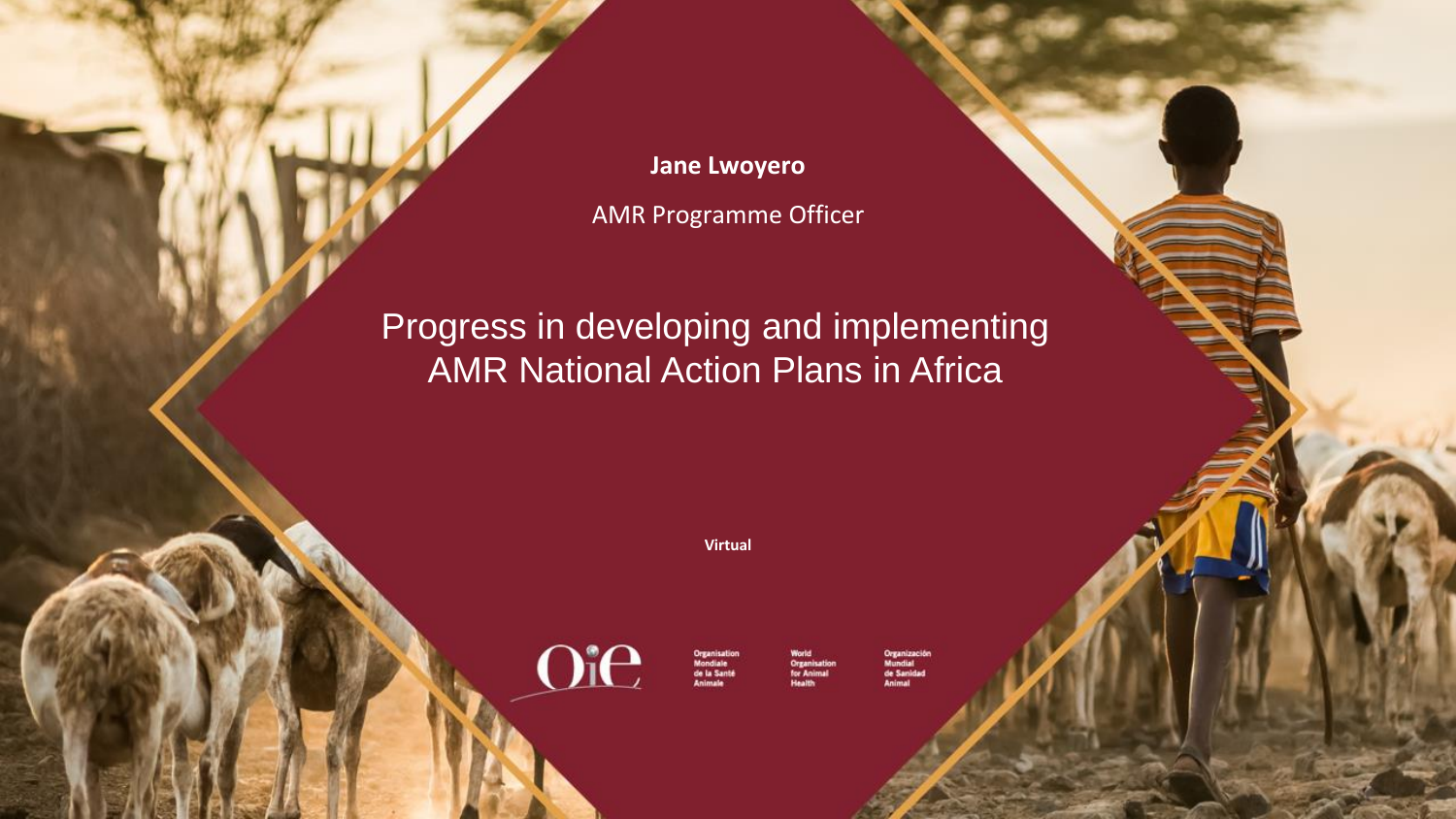## Introduction

- The overuse and misuse of antimicrobials in humans, animals and plants have accelerated the development of AMR.
- A significant decrease in the trade of livestock and livestock products due to AMR has been projected
- In human health, AMR could derail the SDGs causing extreme poverty and deaths



Organisation for Animal Health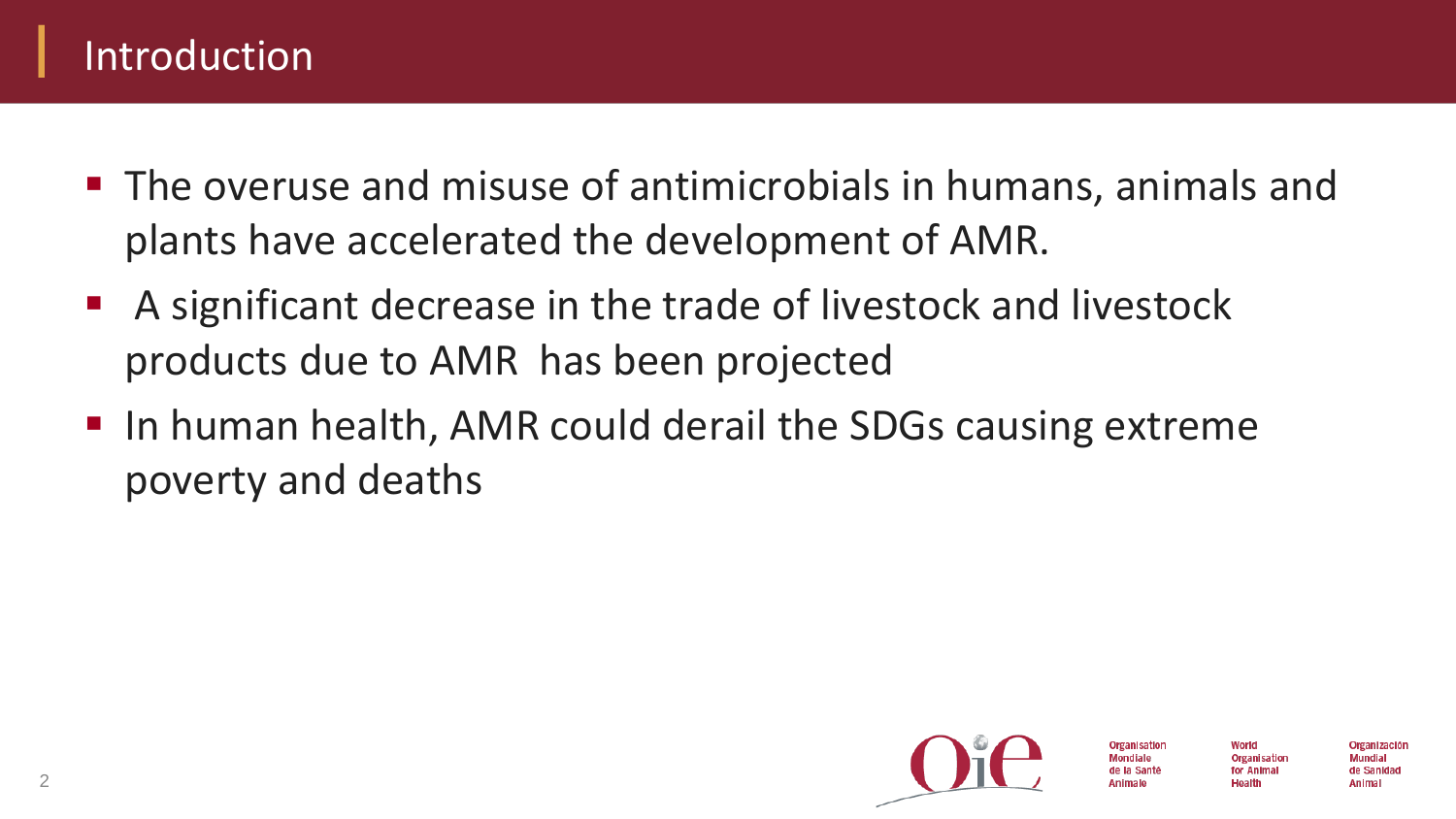# AMR National Action Plan (NAP) Implementation

Oie

World Organisation for Animal **Health** 

**Organisation**<br>Mondiale

de la Santé

**Animale**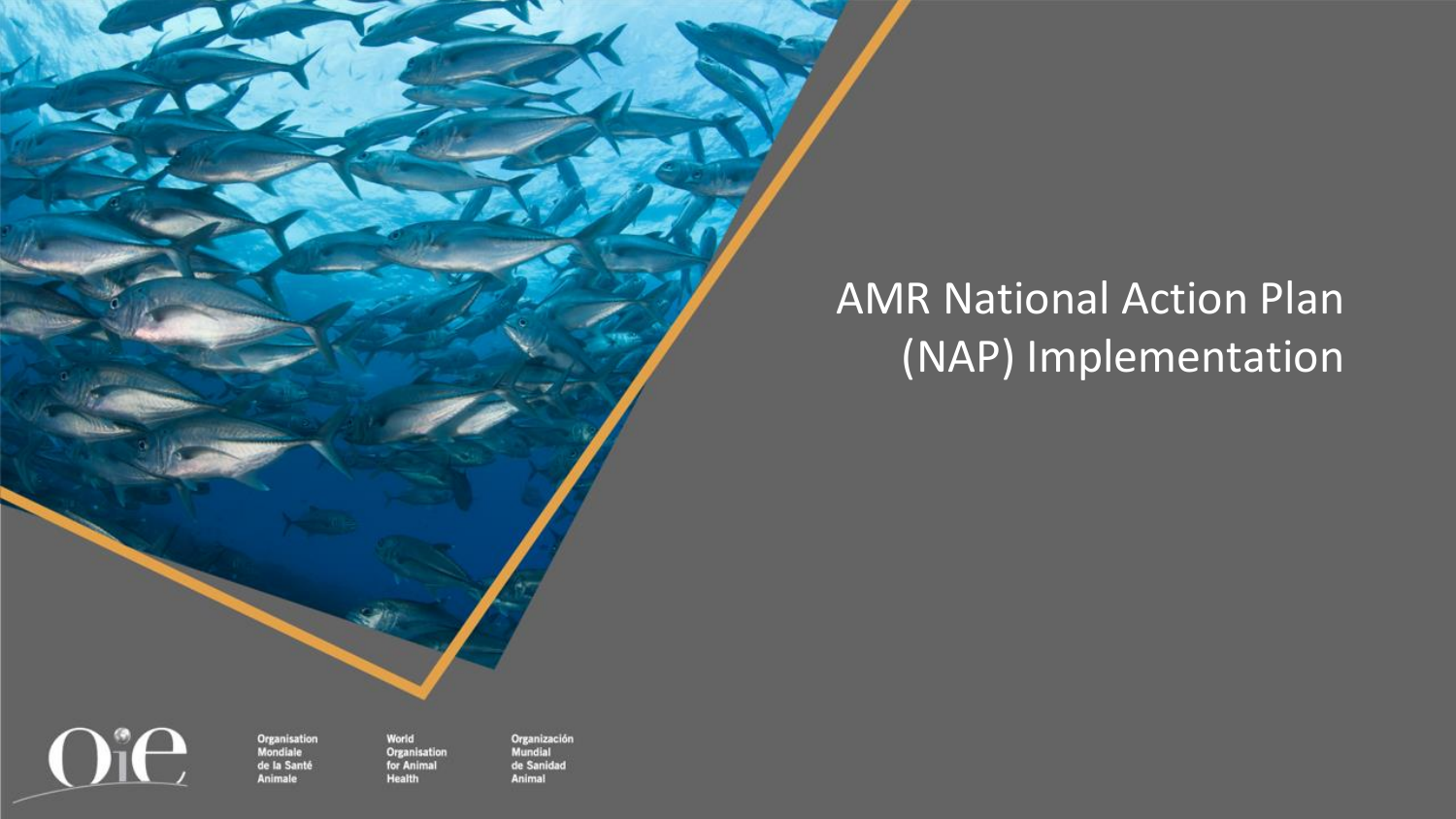## AMR National Action Plan (NAP) Implementation

- WHO, supported by the OIE and FAO, developed a Global Action Plan on AMR (GAP) in 2015 to combatting AMR.
- All countries approved the GAP and agreed to develop and implement national action plans on AMR by 2017.
- NAP implementation progress is monitored by an annual Tripartite AMR country self-assessment survey (TrACSS) jointly administered by FAO, OIE and WHO since 2016.



Organización

Mundial

de Sanidad **Animal**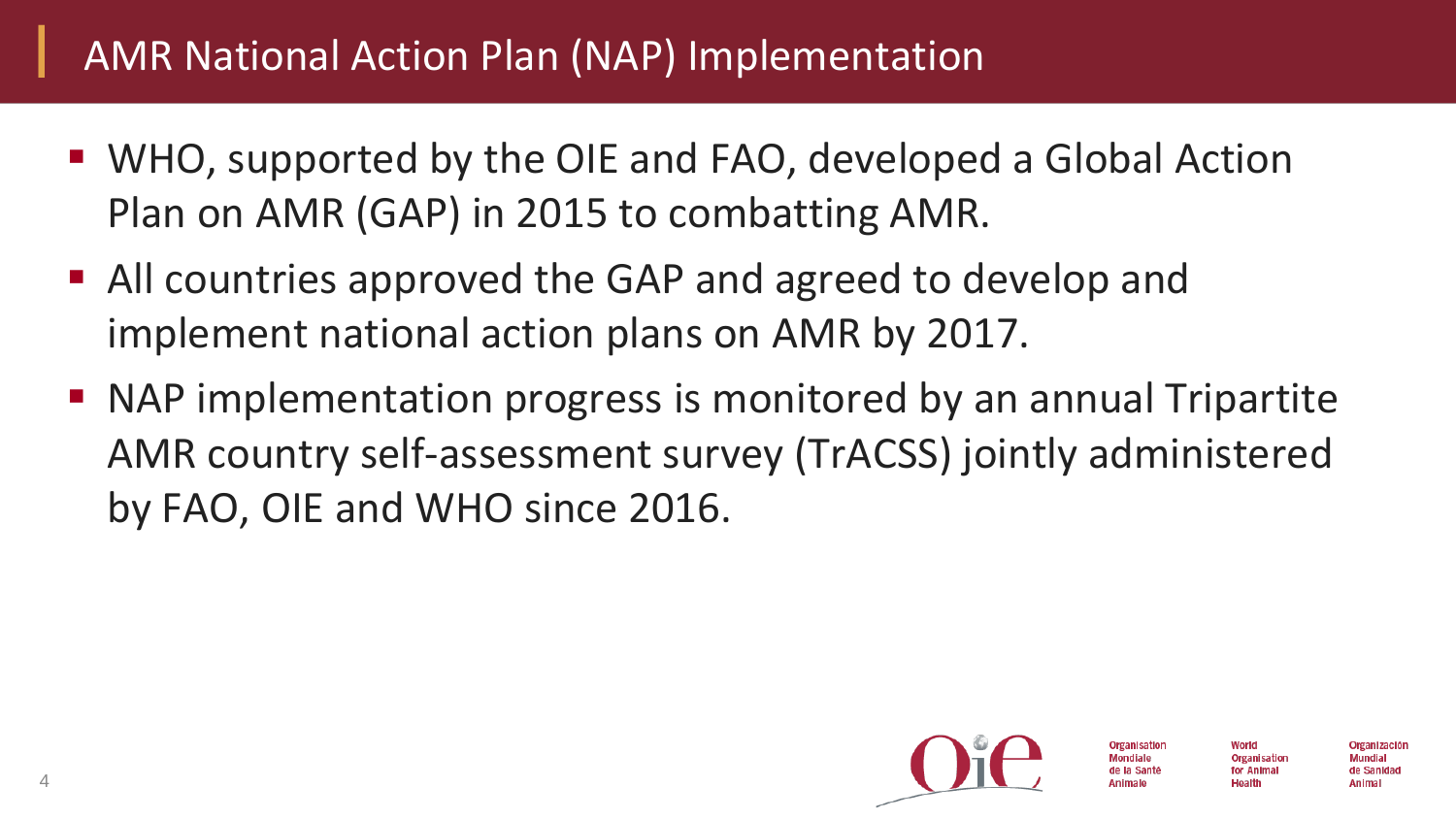Global Database for the Tripartite Antimicrobial Resistance (AMR) Country Self-assessment Survey (TrACSS)

**Organisation Mondiale** de la Santé Inimale

Oie

World **Organisation** for Animal **Health**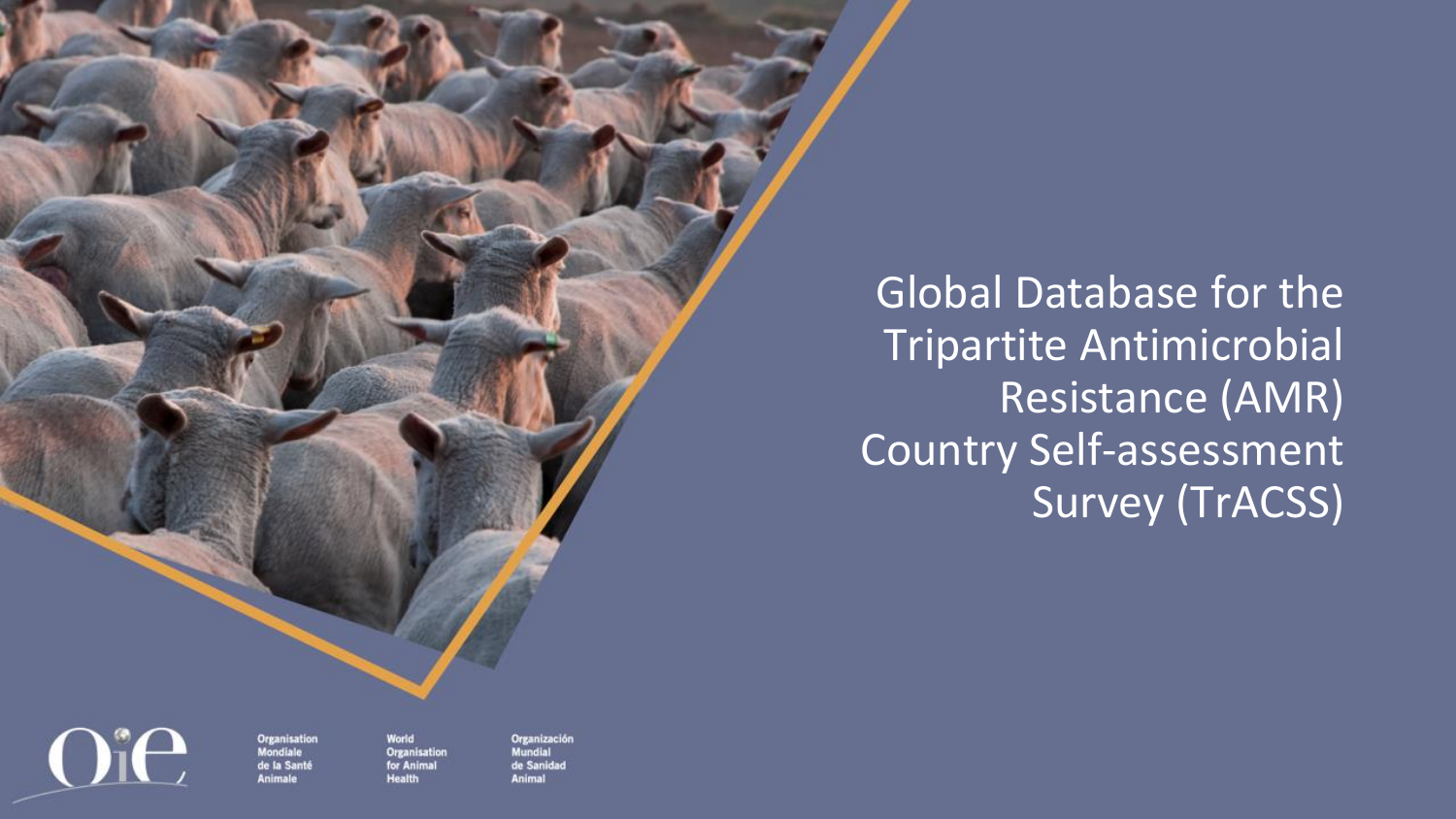### Country participation in the Global survey

### 2018-2019





Organisation **Mondiale** de la Santé Animale

World Organisation for Animal Health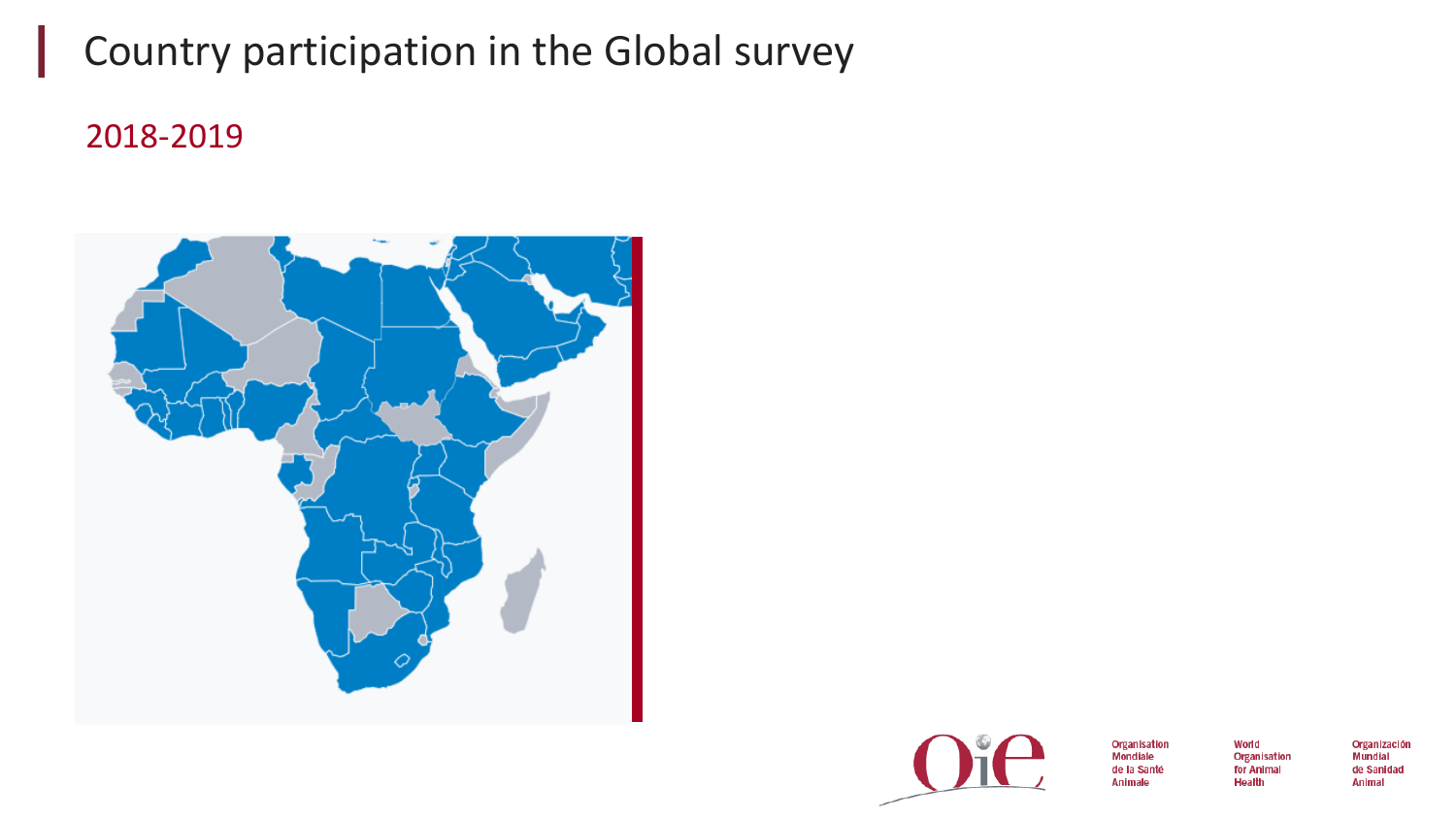### Country participation in the Global survey

2018-2019 2019-2020







Organisation **Mondiale** de la Santé Animale

World Organisation for Animal Health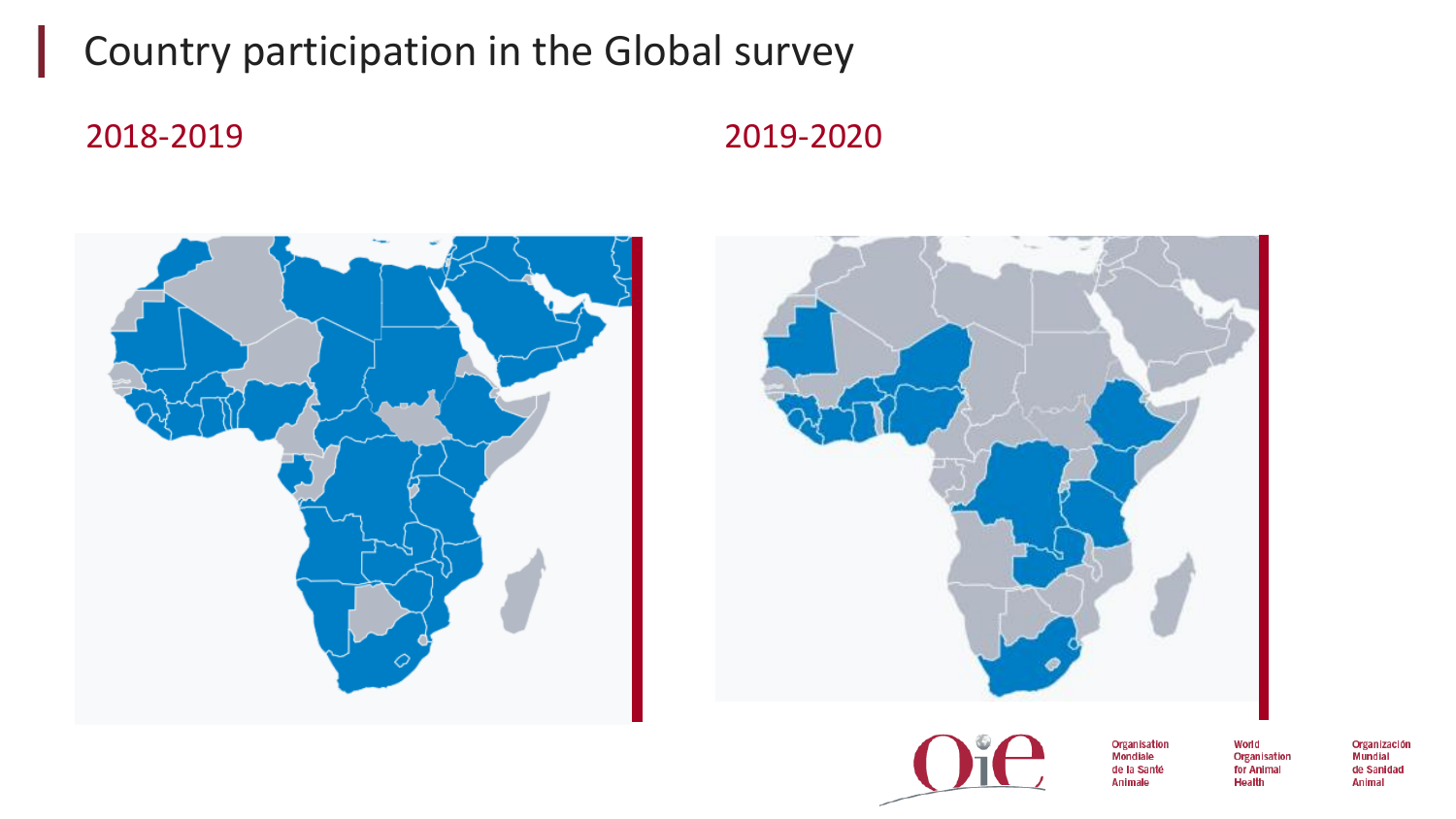### Multisector and OH collaboration/coordination



- A No formal multi-sectoral governance or coordination mechanism on AMR exists.
- B Multi-sectoral working group(s) or coordination committee on AMR established with Government leadership.
- C Multi-sectoral working group(s) is (are) functional, with clear terms of reference; regular meetings, and funding for working group(s). Activities and reporting/accountability arrangements are defined.
- D Joint working on issues including agreement on common objectives.
- E Integrated approaches used to implement the national AMR action plan with relevant data and lessons learned from all sectors used to adapt implementation of the action plan.



Organisation **Mondiale** de la Sante **Animale** 

World Organisation for Animal Health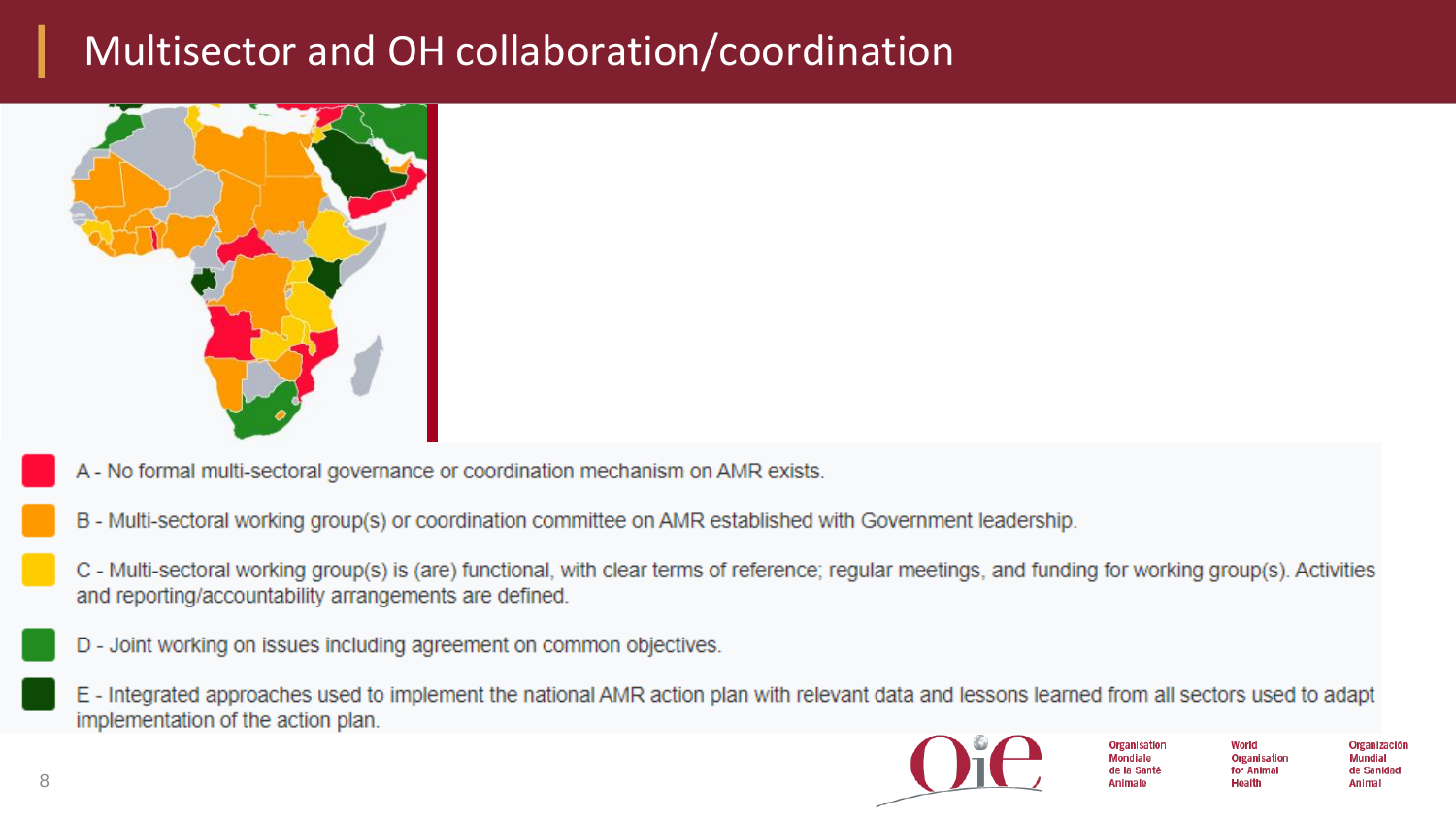### Country progress in development of NAPs on AMR



- A No national AMR action plan.
- B National AMR action plan under development.
- C National AMR action plan developed.
- D National AMR action plan approved by government that reflects Global Action Plan objectives, with an operational plan and monitoring arrangements.
- E National AMR action plan has funding sources identified, is being implemented and has relevant sectors involved with a defined monitoring and evaluation process in place.



Organisation **Mondiale** de la Santé **Animale** 

World Organisation for Animal Health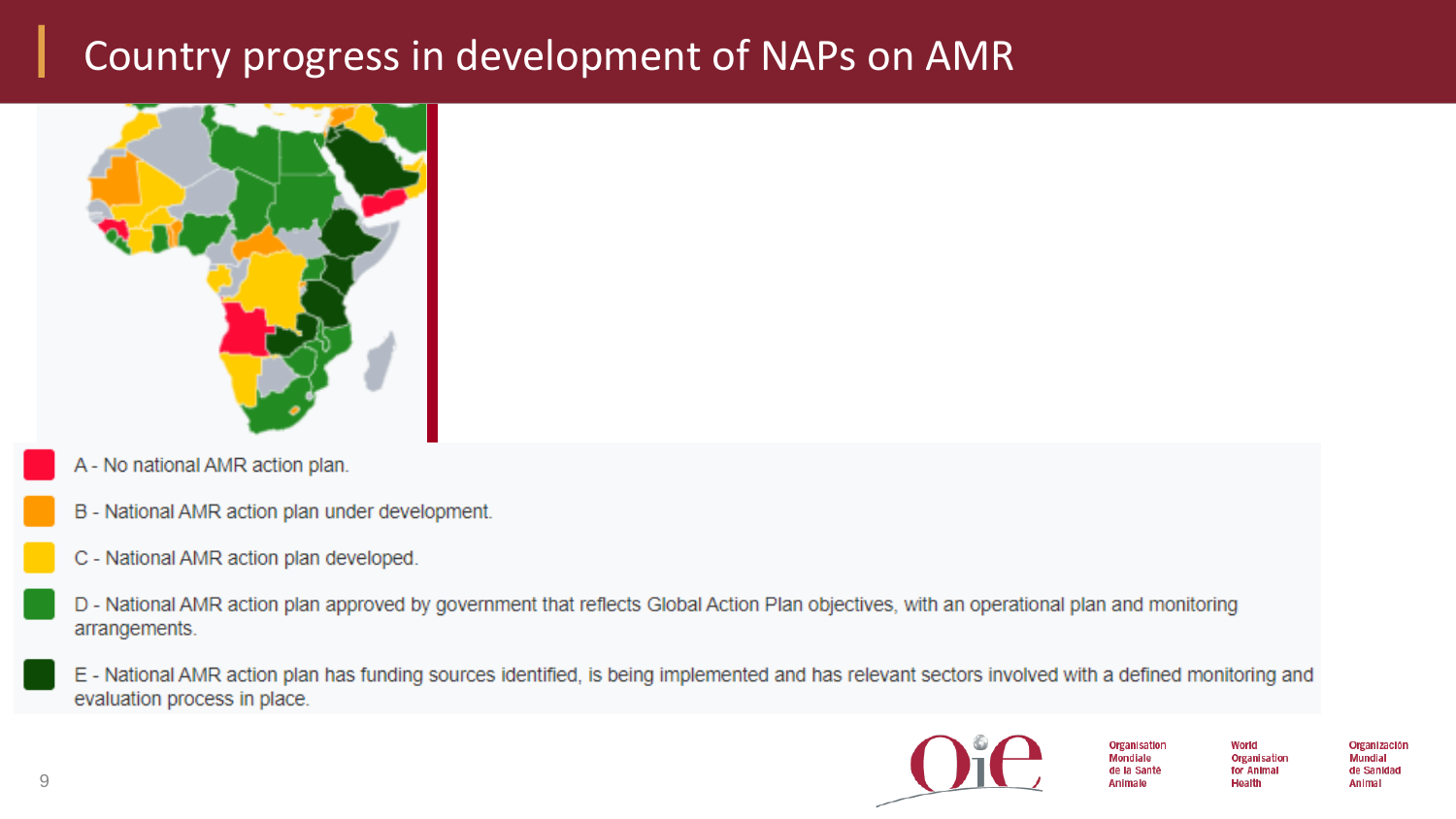### Progress with strengthening of veterinary Services



- A No systematic approach at national level to strengthening Veterinary Services.
- B Veterinary services assessed and plans developed to improve capacity, through a structured approach such as OIE Performance of Veterinary Services (PVS) Evaluation and PVS Gap Analysis missions.
- C Implementation of plan to strengthen capacity gaps in Veterinary Services underway.
- D Monitoring of Veterinary Services performance carried out regularly, e.g. through PVS Evaluation Follow Up missions.
- E Documented evidence of strong capacity in compliance with OIE standards on the quality of Veterinary Services.

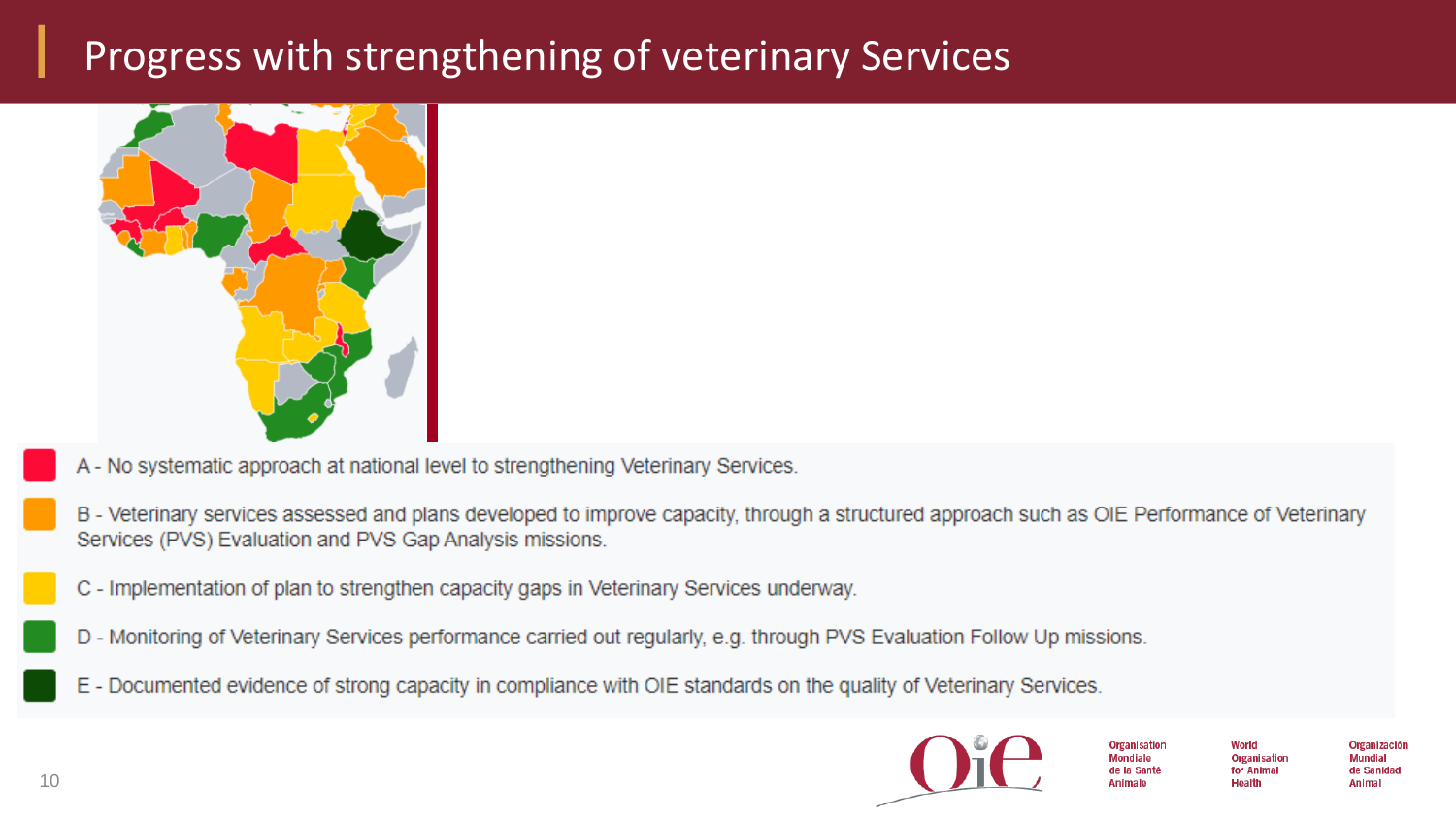### National monitoring system for antimicrobials intended to be used in animals (sales/use)



A - No national plan or system for monitoring sales/use of antimicrobials in animals.

B - Plan agreed for monitoring quantities of antimicrobials sold for/used in animals, based on OIE standards.

C - Data collected and reported on total quantity of antimicrobials sold for/used in animals and their intended type of use (therapeutic or growth promotion).

D - On a regular basis, data is collected and reported to the OIE on the total quantity of antimicrobials sold for/used in animals nationally, by antimicrobial class, by species (aquatic or terrestrial), method of administration, and by type of use (therapeutic or growth promotion).

E - Data on antimicrobials used under veterinary supervision in animals are available at farm level, for individual animal species.



Yes

Country using relevant AMC/U and/or AMR data to amend national strategy and/or inform decision making. [Animal Health (terrestrial and aquatic)]



**Organisation** Mondiale de la Sant **Animale** 

World Organisation for Animal Health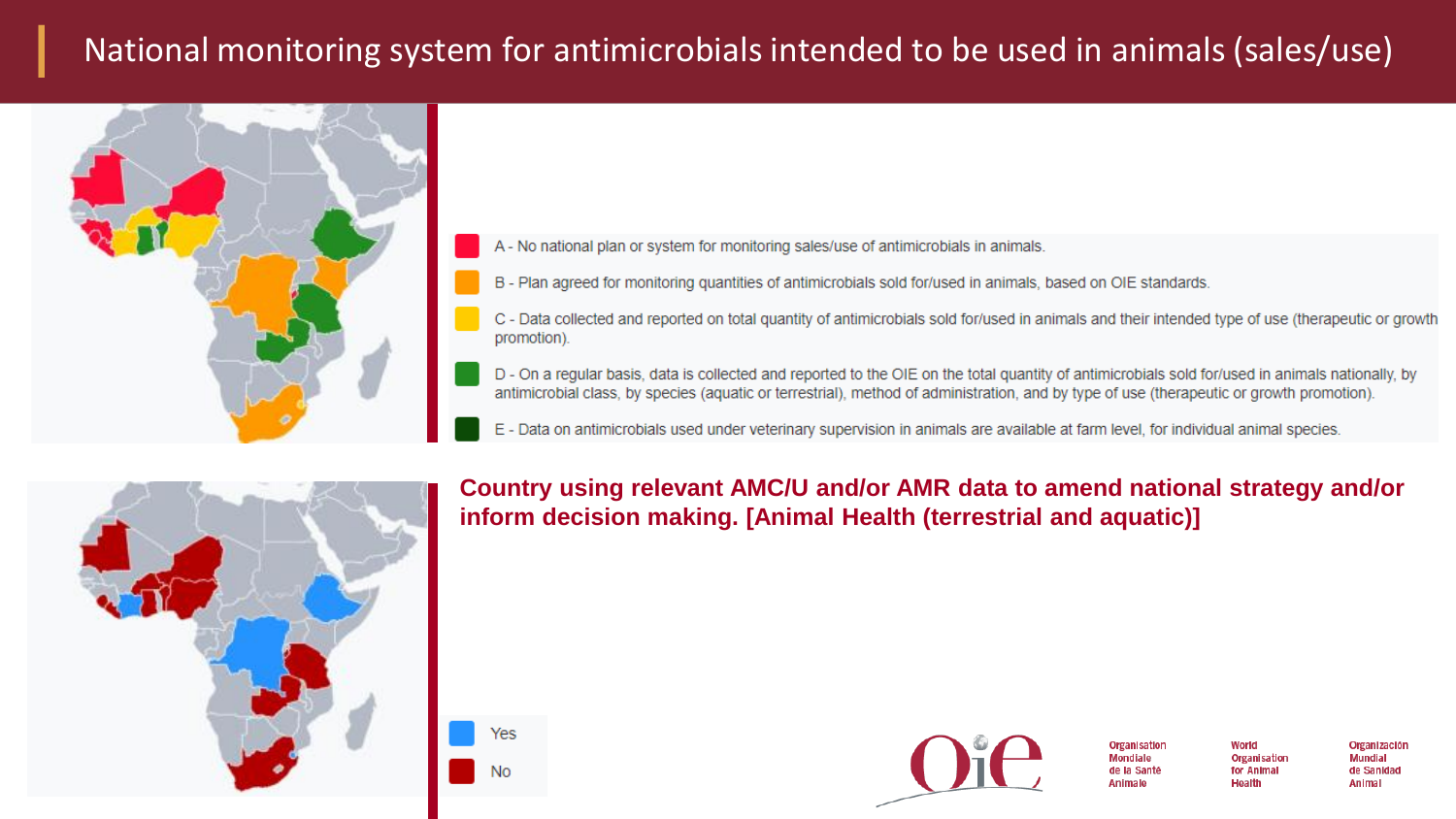Good health, management and hygiene practices to reduce the use of antimicrobials and minimize development and transmission of AMR in animal production



- A No systematic efforts to improve good production practices.
- B Some activities in place to develop and promote good production practices.

C - National plan agreed to ensure good production practices in line with international standards (e.g. OIE Terrestrial and Aquatic Codes, Codex Alimentarius). Nationally agreed guidance for good production practices developed, adapted for implementation at local farm and food production level.

- D Nationwide implementation of plan to ensure good production practices and national guidance published and disseminated.
- E Implementation of the nation-wide plan is monitored periodically.



Organisation **Mondiale** de la Santé **Animale** 

World Organisation for Animal Health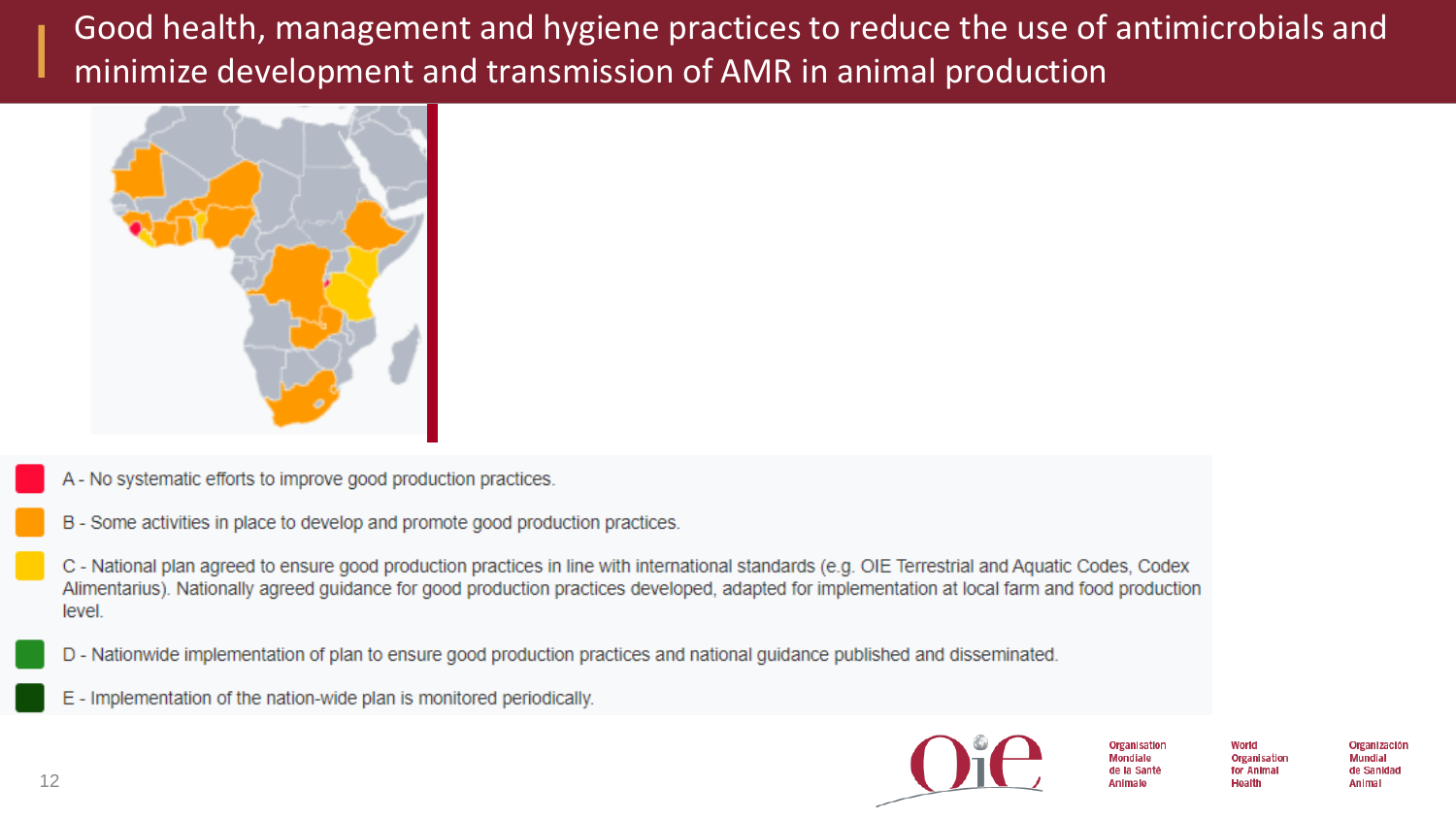## Optimizing antimicrobial use in animal health (terrestrial and aquatic)



- A No national policy or legislation regarding the quality, safety and efficacy of antimicrobial products, and their distribution, sale or use.
- B National legislation covers some aspects of national manufacture, import, marketing authorization, control of safety, quality and efficacy and distribution of antimicrobial products.
- C National legislation covers all aspects of national manufacture, import, marketing authorization, control of safety, quality and efficacy and distribution of antimicrobial products.



Organisation **Mondiale** de la Santé Animale

World Organisation for Animal Health